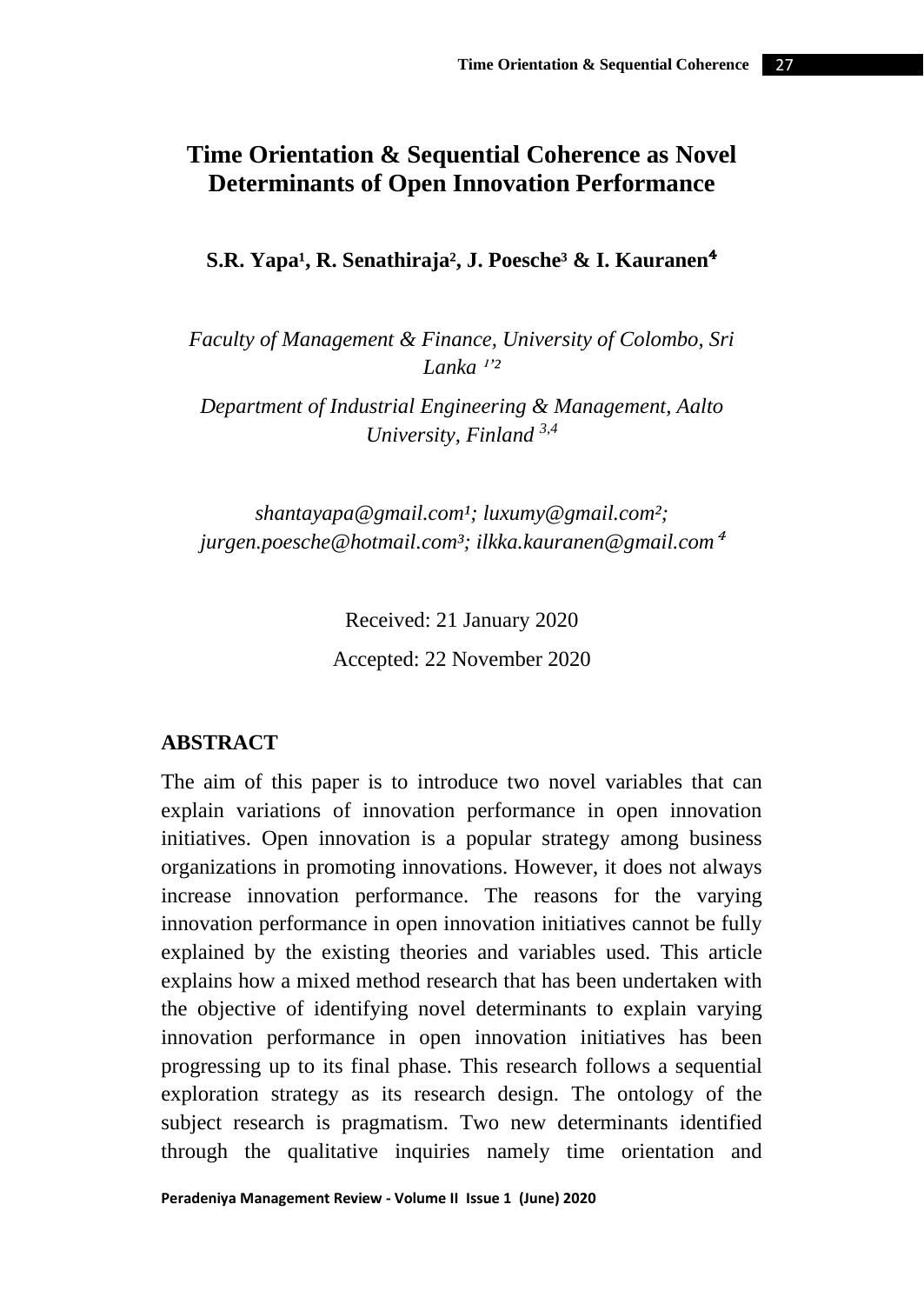sequential coherence have been incorporated to a conceptual model that would be tested using data collected from software firms as the final phase of the research.

*Keywords:* Open Innovation, Innovation Performance, Time Orientation, Sequential Coherence

#### **1. Introductıon**

Openness is a strategy for organizations to promote innovations (Chesbrough, 2017). It has become a trend in innovation management (Lopez & Carvalho, 2018). Open innovation (OI) has attracted wide academic attention (Kim et al, 2015) as it encourages organizations to collaborate with external organizations in harnessing new knowledge to accelerate internal innovations and also to partner with external organizations to early commercialize innovations (Chesbrough, 2003). Through a pilot study done in 2017 using 160 managers of 114 business organizations, we found that OI is a popular strategy to promote innovations among organizations in Sri Lanka. Out of the selected organizations, 92 firms had some form of OI practices.

Despite its popularity as a strategy to promote innovations in organizations, there is criticism against open innovation claiming that it does not always increase innovation performance (Lee & Shin, 2017; Yapa, et al., 2018). Cheng & Shiu (2015) emphasize that the relationship between OI and innovation performance is not direct and increased OI may reduce innovation performance (Lauritzen & Karafyllia, 2019; Bengtsson, et al, 2015). Scholars regularly point out the necessity to identify novel determinants to understand performance differences in open innovation initiatives. Having conducted two qualitative inquiries, the authors identified two novel variables namely time orientation and sequential coherence that can explain differences in innovation performance of open innovation initiatives. We selected the local software industry that records varying levels of innovation performance in open innovation initiatives for an empirical study as it constitutes a fertile ground.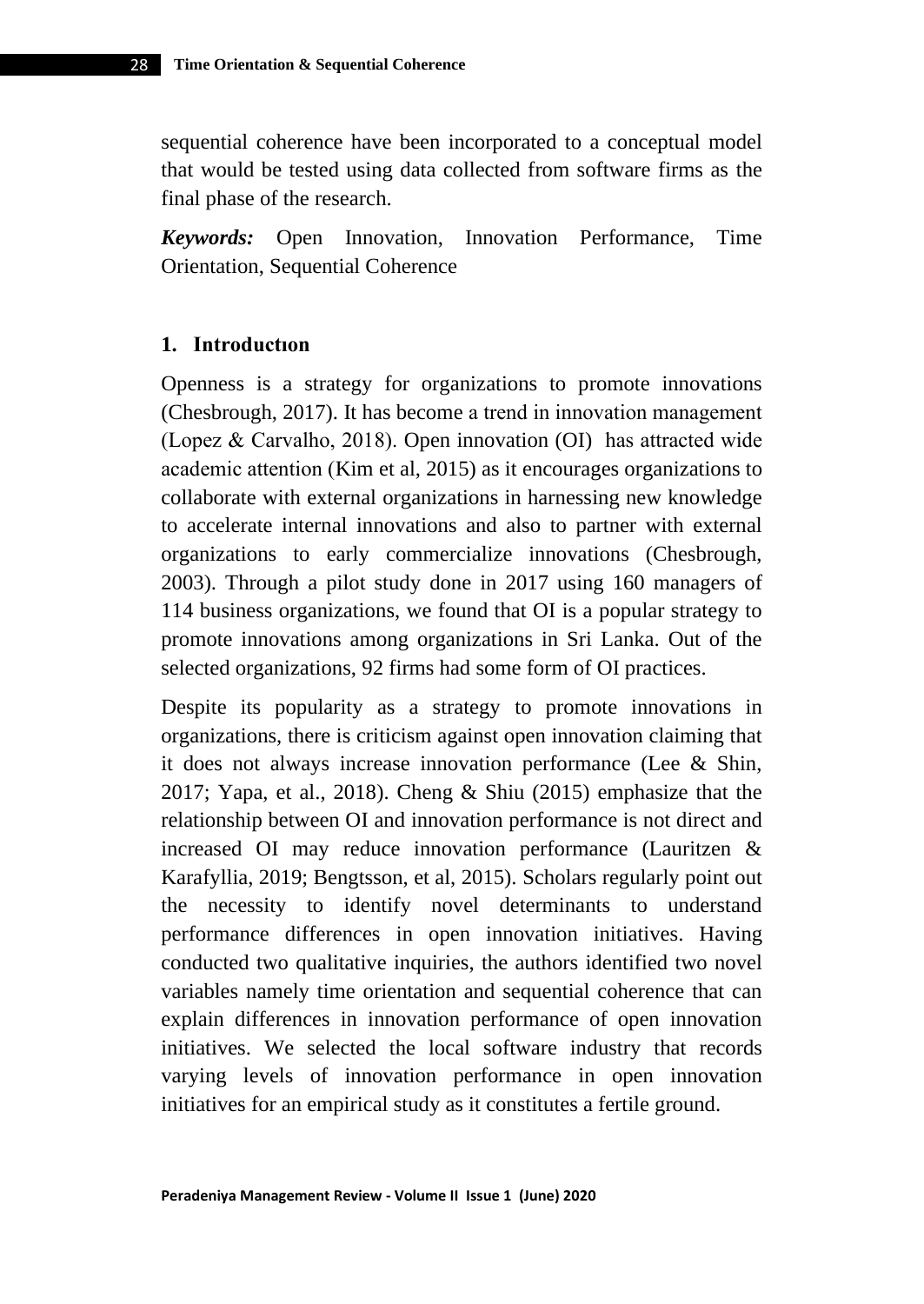### **2. Objectives**

The main objective of this paper is to present a conceptual model incorporating two novel determinants of open innovation performance. We first discuss the limitations of existing variables in explaining innovation performance in OI initiatives. We also discuss the theoretical background of the proposed conceptual model. Therefore, this article is best described as a concept paper that shows the progression of a mixed method research study. We justify our conceptual model in terms of its novelty and appropriateness.

# **3. Literature Review**

Using the key words of open innovation and innovation performance we short listed and reviewed 218 peer reviewed journal articles in the Thomson Reuters Web of Science database and also referred 105 similar articles found in Scopus, JStore and Google Scholar. Among the mostly used theories and variables in explaining open innovation performance are absorptive capacity (Cohen & Levinthal, 1990; De Zubielqui et al, 2016), organizational inertia (Huang et al, 2013; Godkin, 2010), dynamic capabilities (Teece et al, 1997), cognitive distance (Inaun & Schenker-Wicki, 2012; Nooteboom et al, 2007), search depth and breadth (Laursen & Salter, 2006; Greco et al, 2016), and ambidexterity (March, 1991; Ferrari, 2011). As open innovation goes beyond the boundaries of a focal firm (Munir et al, 2018; Powell et al, 1996), the above theories mainly focusing on internal factors fall short in explaining innovation performance differences of OI initiatives (Cheng & Huizing, 2014; Bengtsson et al, 2015).

We understand that existing theories and variables cannot explain how an organization can select the most appropriate OI partner. Why do organizations record varying innovation performance in different OI initiatives with the same partner has not been adequately explained by researchers (Cheng & Huizing, 2014; Bengtsson et al, 2015). It is not clear as to why some organizations succeed with some partner firms and fail with others in their OI initiatives (Von Krogh et al, 2018; Bengtsson et al, 2015). Understanding the interface between the organizations in boundary crossing innovations is important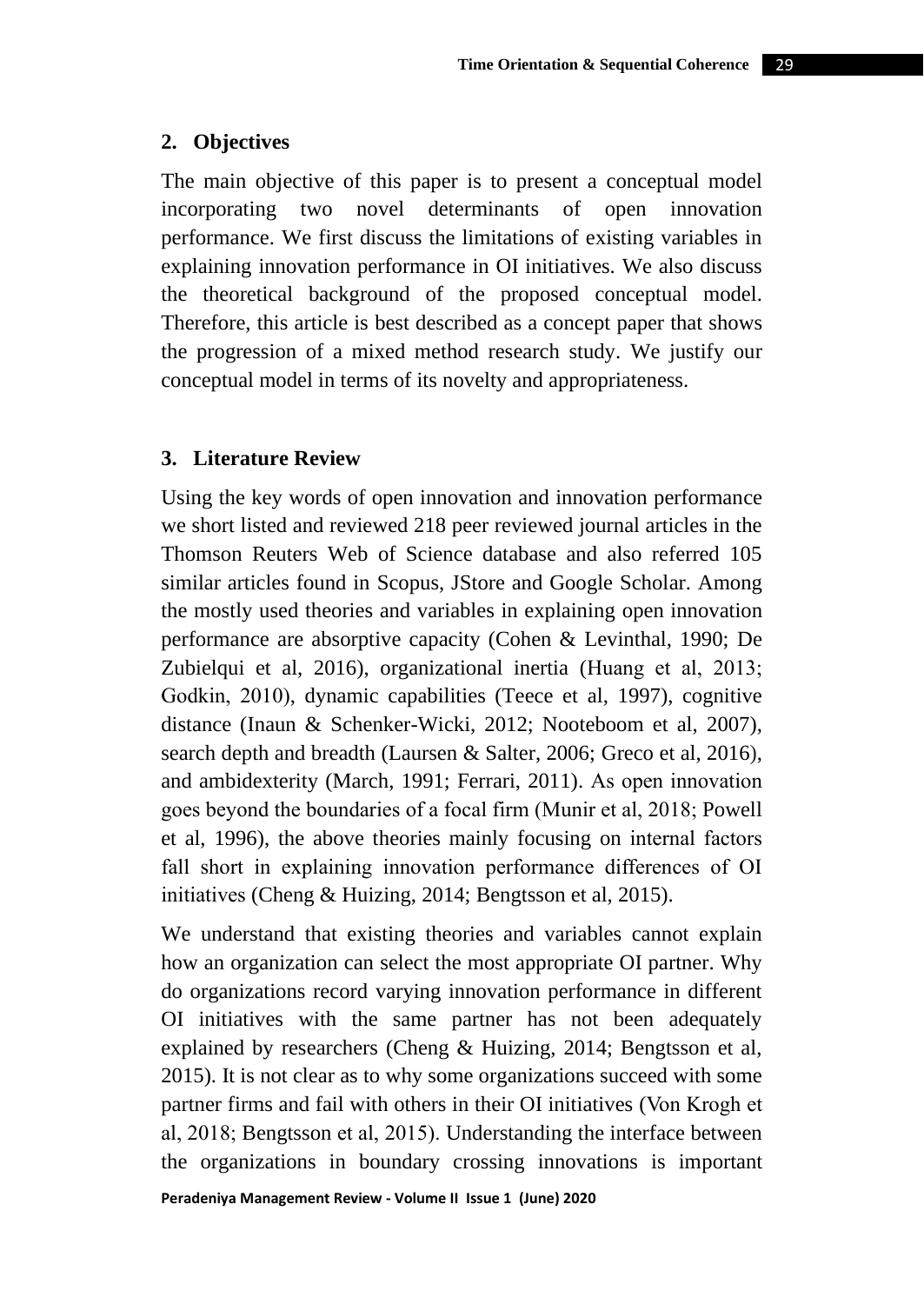(Hargrave & van de Van, 2006; Geels, 2004; Bogers et al 2017). Therefore, it is important to understand how knowledge flows across the boundaries of firms and factors that can influence the cross border knowledge flows.

Among many factors used to measure innovation performance, product and process innovations (Bianchi et al., 2015; Greco et al., 2016), contribution of new products to the revenue (Moretti  $\&$ Biancardi, 2017; Roper et al, 2013; Berchicci, 2013), revenue growth (Caputo et al, 2016; Dahlandar & Gann, 2010), export performance (Guan & Ma, 2003; Gkypali et al, 2018) and number of patent applications submitted (Caputo et al, 2016; Berchicci, 2013; Faems et al, 2010; Greco et al, 2016; Greco et al, 2017) are used in this study.

A key observation made in the literature review is that alignment and coordination being factors studied in inter-organizational studies have not been adequately studied in empirical studies on open innovation. The Results of a pilot study we conducted by way of interviews with key people in 5 leading software firms and 3 joint research laboratories of a leading university further justified the necessity of paying attention to alignment and coordination for the success of OI initiatives. Goal complementarity (Pullen et al, 2012; Duysters and Man, 2003; Behnam et al, 2018), resource complementarity (Haythornthwaite, 1996; Tichy et al., 1979 & Pullen et al.,2012) and knowledge complementarity (Hopkins et al, 2011; De Mattos et al, 2018; Kogut & Zander, 1992) can be considered as different measurable dimensions under alignment. Similarly, ease of communication, monitoring and reporting can be used in measuring coordination (Naqshbandi, 2016; Lu et al, 2017; Arashpour et al, 2017). We borrow the term convergence from the actor network theory to bundle alignment and coordination, to be tested as a factor that can influence innovation performance of open innovation initiatives. Our quest for the look out of novel determinants led us to conduct two qualitative inquiries as described in the next two sections.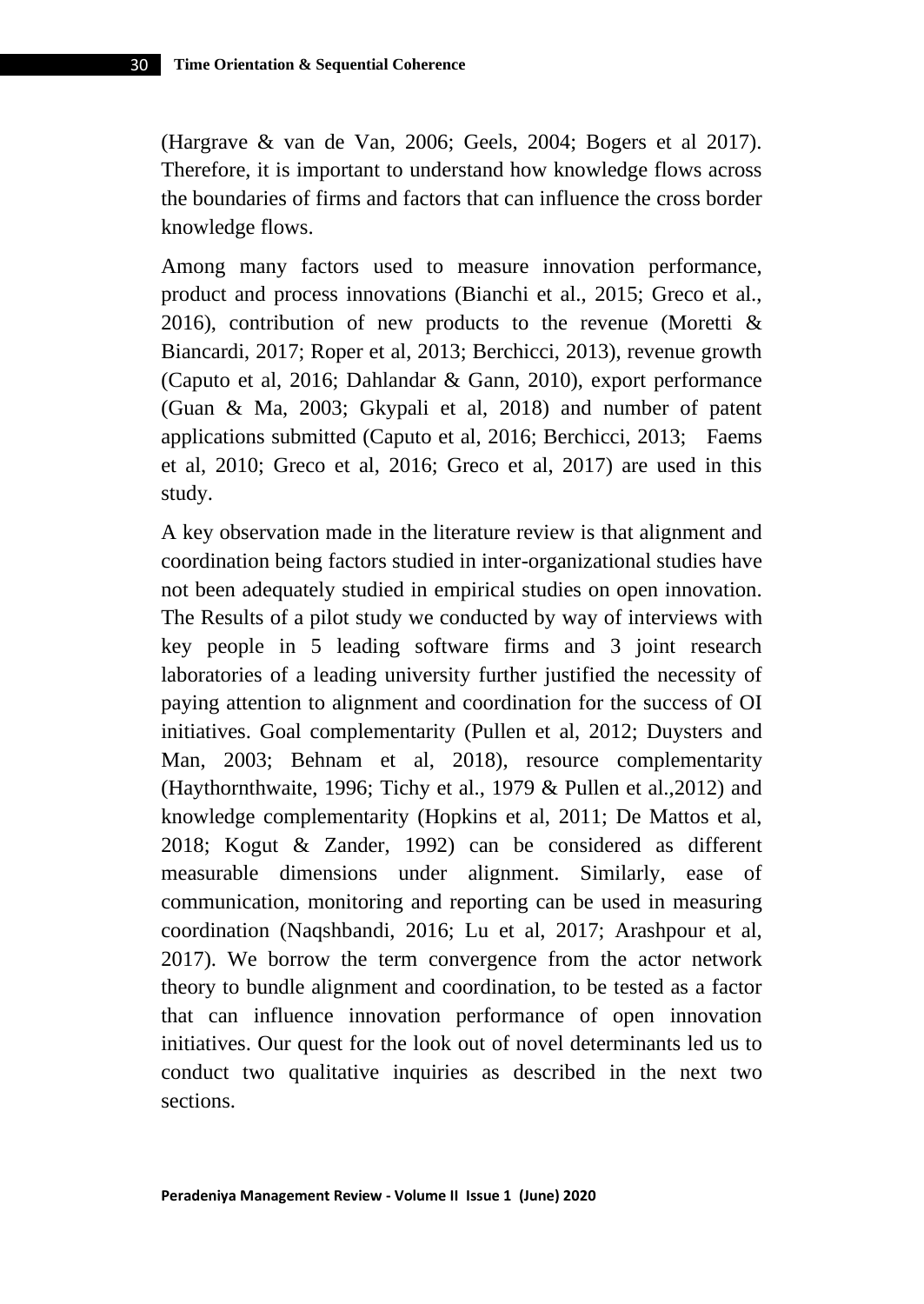### **4. Time Orientation**

We conducted a case study covering a major open innovation initiative of a subsidiary firm of a leading software company in Sri Lanka. The firm which had received its initial block funding to engage in research and innovations in emerging technologies was on the survival mode looking desperately for opportunities to commercialize several Internet of Things (IoT) projects they had in different stages of the development life cycle. They once attempted to implement a nationally important project to introduce an early warning system for potential flood victims. In this regard, the firm partnered with an international water management institute as the knowledge partner and an international insurance firm operating in Sri Lanka as the funding partner. Despite the importance of the project and the enthusiasm the three partners had on this project it came to a complete standstill. As we found through this qualitative study, time orientation differences among OI partners have the potential in explaining the innovation performance variance. Accordingly, we identified implementation time, payback period and future orientation as three dimensions of time orientation. This finding will be tested empirically to understand its generalizability.

# **5. Sequential Coherence**

As the next qualitative inquiry, we selected five software firms engaged in research and innovation activities to understand factors influenced their innovation performance. The first review of data collected from the lengthy discussions and interviews with the key people in those five firms until reaching data saturation enabled the researchers to identify general categories such as strategic factors, leadership and human factors that influence knowledge flow. Creswell (1998) describes this as open coding. Goal alignment and complementarity in interests are the findings under strategic factors. Flexibility and managerial support are findings under the leadership category. The key phenomenon of interest which is boundary conditions were mostly explained through human factors. Further analysis on this described as axial coding (Creswell, 1998) revealed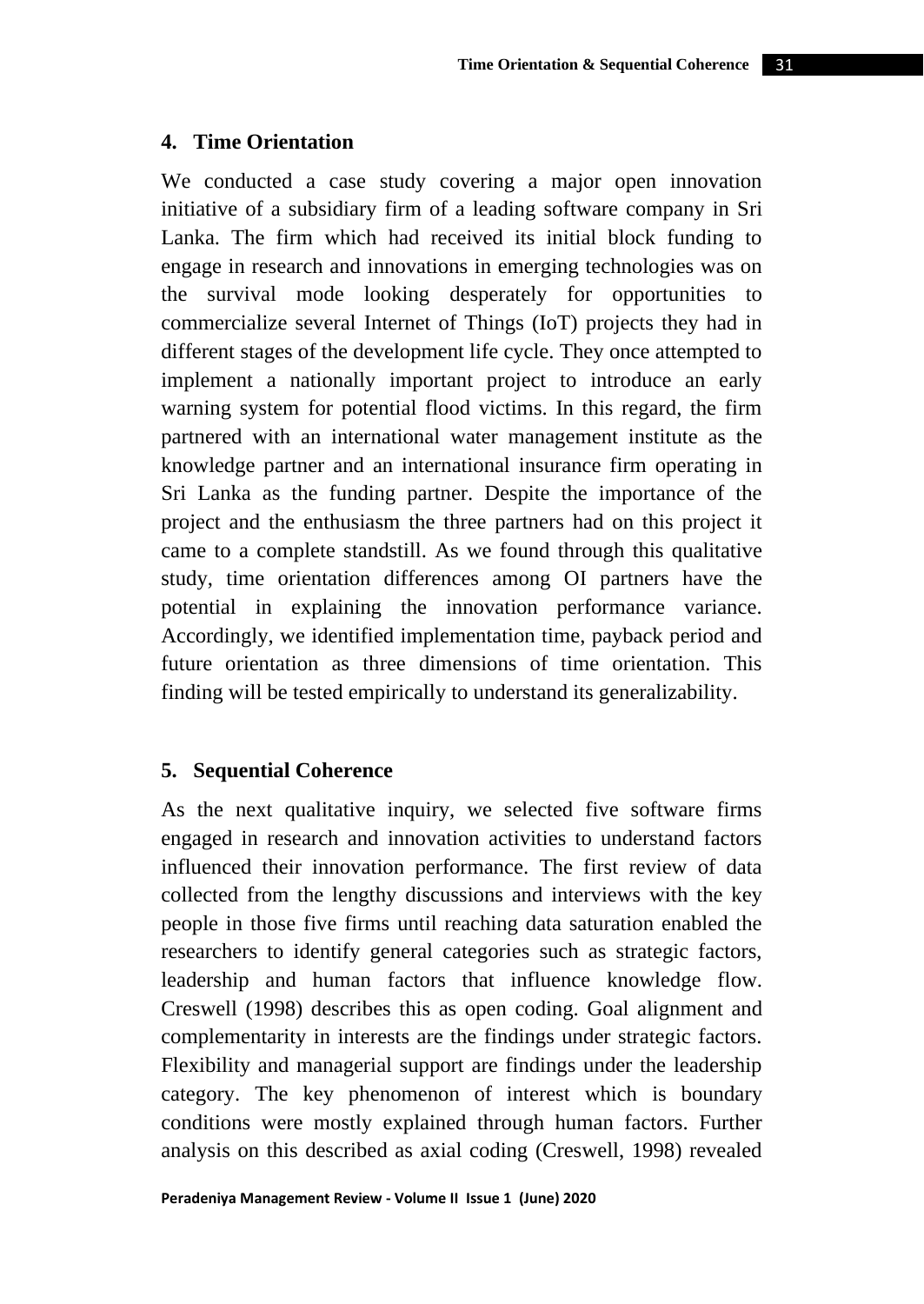that willingness to share knowledge, preparedness for learning and level of motivation are the factors influencing the knowledge flow. we bundled them as sequential coherence to offer as a proposition.

Boundary conditions matter in innovation performance (Enkel et al, 2009; Brunswicker & Vanhaverbeke, 2015) and sequential coherence has the potential to explain why some succeed while others fail in open innovation. The qualitative inquiry we made revealed that sequential coherence that facilitates the knowledge transfer at boundary level influence innovation performance in open innovation initiatives. Sequential coherence refers to the reciprocal result of the pushing effects induced by individuals of a teaching firm and the pulling effects induced by individuals of a learning firm that enables knowledge to flow across the boundaries of firms (Yapa et al, 2019). Sequential coherence is measured through the push and the pull effects by willingness and ability of the participants of teacher firm and the preparedness and ability of the participants from the student firm respectively (Yapa et al., 2020). A quantitative inquiry using a larger sample will enable us to generalize this finding.

#### **6. Empirical Test**

The two novel variables of sequential coherence and time orientation were subsequently tested using the following conceptual model in Figure 1.



**Figure 1: The Conceptual Model to Test the Two New Variables**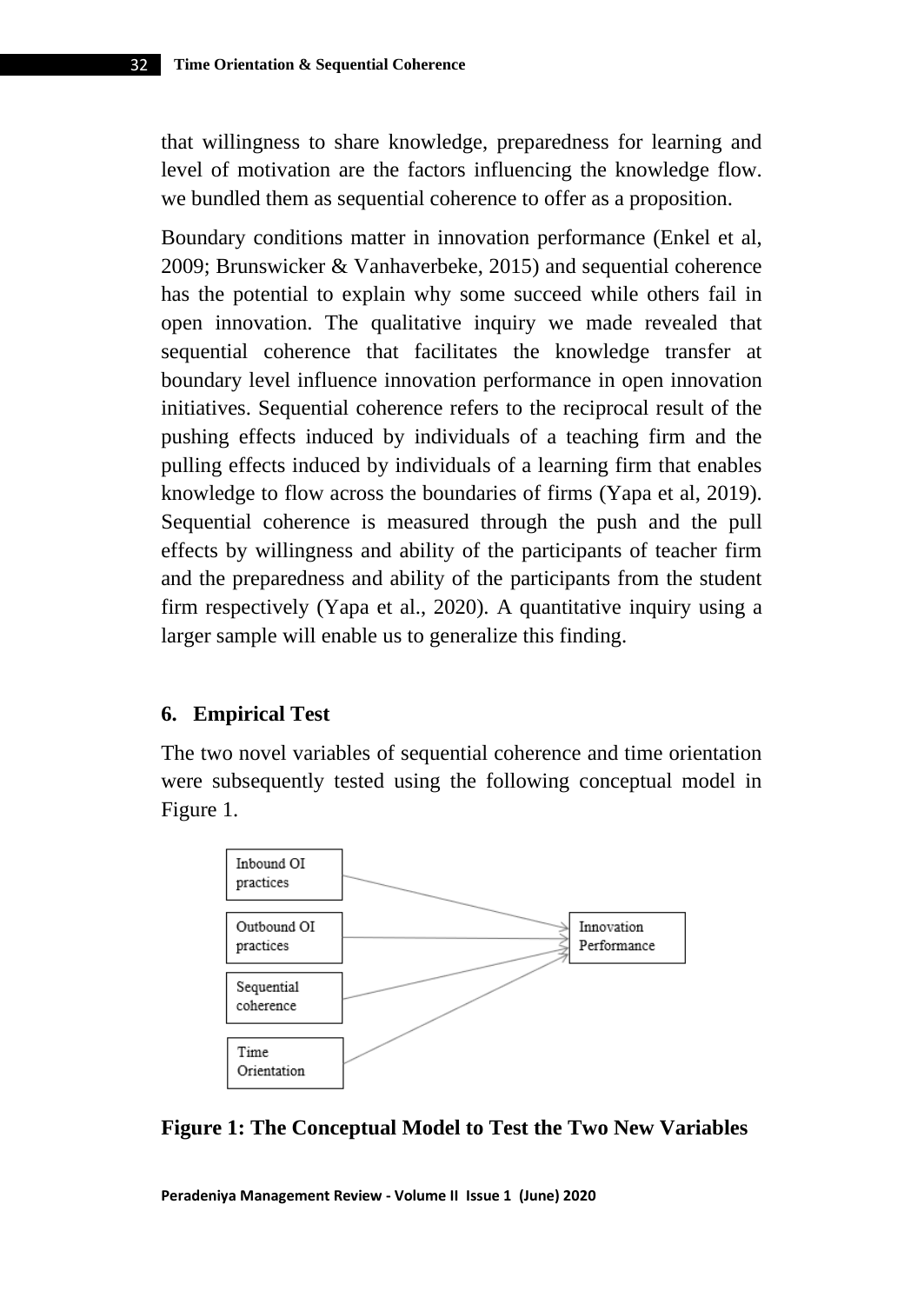In this regard, we collected data from 281 practicing managers from diverse industry sectors in order to understand the ability to generalize the results. Technique used for sampling is convenience sampling which is a non-probability sampling method. We used IBM SPSS and SmartPLS software in analyzing data to ensure cross validation. Summary of the results are given below. We found that both sequential coherence and time orientation differences influence the relationship between OI practices and innovation performance in open innovation initiatives.

The R values recorded for the relationship each independent variable has with innovation performance were 0.714, 0.651, 0.738 and 0.633 for inbound OI practices, outbound OI practices, sequential coherence and time orientation respectively. Thus, a positive relationship between the independent variables and the dependent variable has been observed. R square values of 0.510, 0.424, 0.545 and 0.440 have been observed respectively for the above relationships. P values less than 0.05 were observed in all 4 hypotheses. The null hypotheses were thus rejected and a positive relationship between each independent variable and dependent variable was established. The same data set was analyzed using SmartPLS and there again positive relationships were observed in all 4 hypotheses. Figure 2 below shows the results from SmartPLS analysis.



**Figure 2: Results of the analysis done using SmartPLS**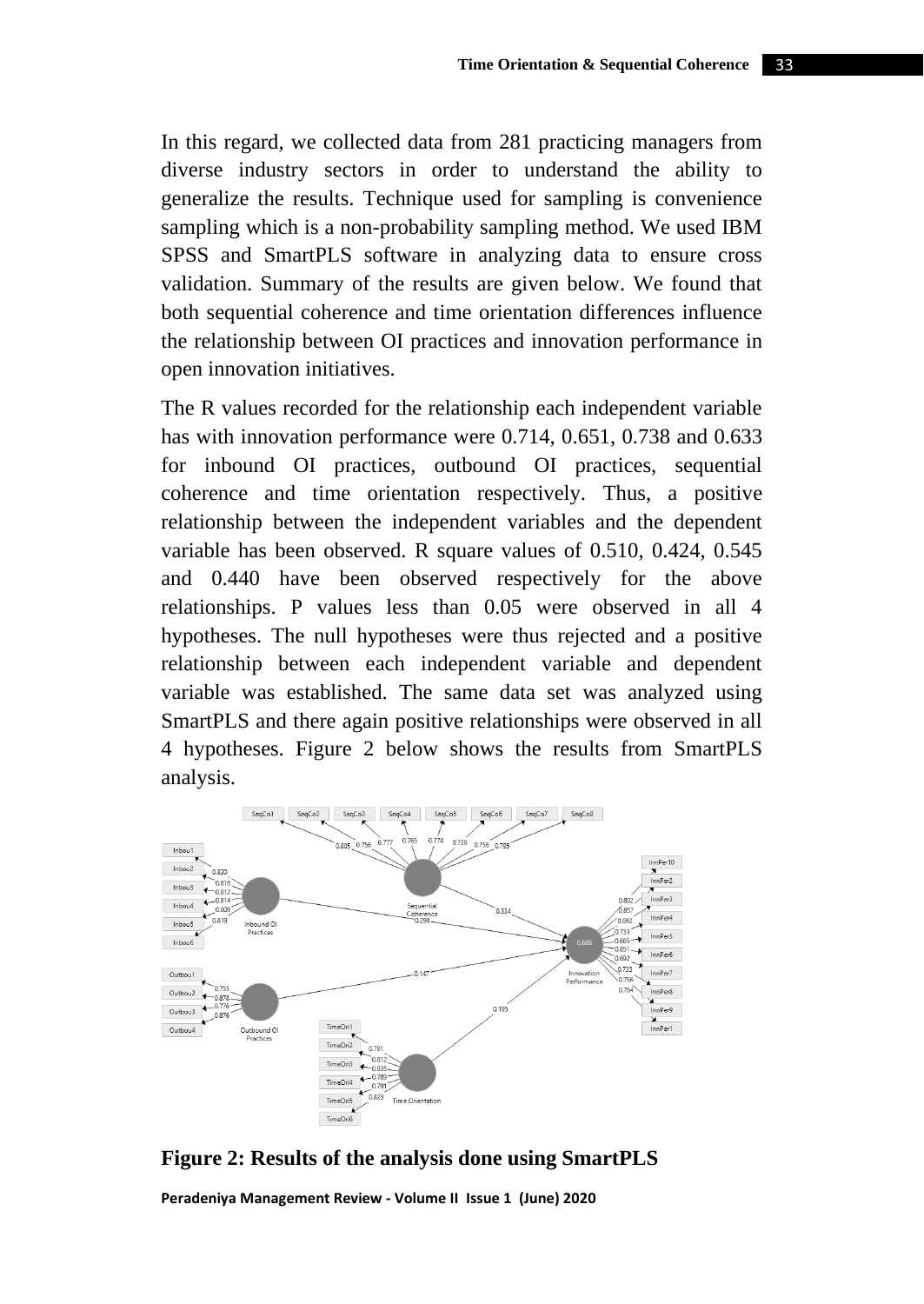### **7. Conceptual Model**

Based on the results of the above quantitative study, time orientation is considered as a moderating variable and sequential coherence is considered as a mediating variable in proposing the following conceptual model in Figure 3 for the final phase of the research. According to Baron & Kenny (1986) the moderator and mediator functions can be discussed at three levels; conceptual, strategic and statistical. Moderating variables are typically introduced when there exists an inconsistent relationship between the predictor variable and criterion variable. As discussed earlier under the literature review, OI practices and innovation performance show an inconsistent relationship. Therefore, we argue that convergence and time orientation can be introduced as moderating variables in the proposed conceptual model for the final phase of the research. A stronger relationship was observed between the predictor variable of sequential coherence and criterion variable namely innovation performance in the quantitative inquiry. Therefore, we consider sequential coherence as a mediating variable in the proposed conceptual model. This complies with the arguments of Baron & Kenny (1986) in selecting mediating variables.



# **Figure 3: The Conceptual Model**

The proposed conceptual model draws insights from several theories. The relationship between time orientation and innovation performance can be explained by the transaction cost economics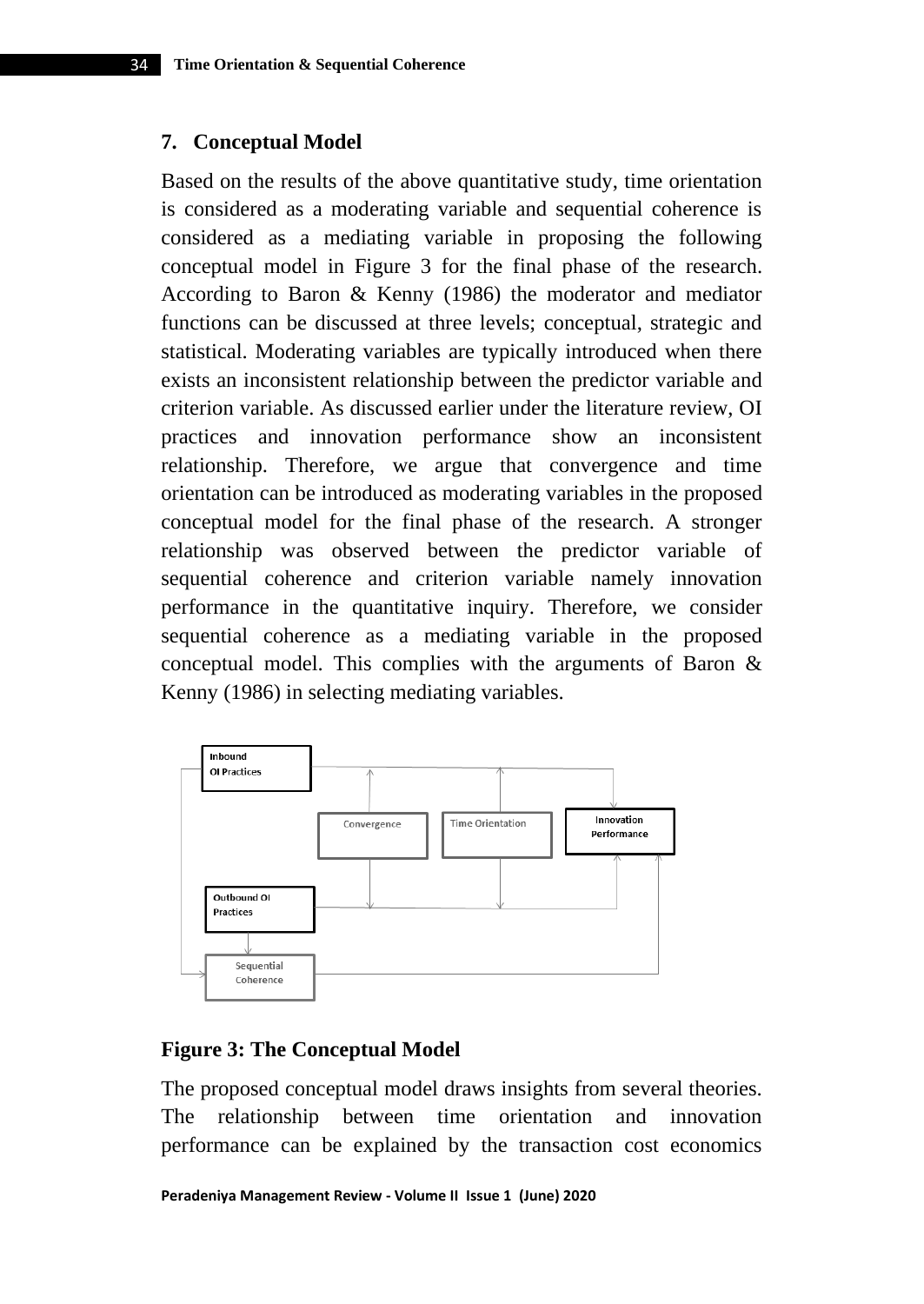theory or TCE (Williamson, 1975). TCE suggests that economic efficiency can be achieved by optimizing organization structure through minimizing exchange costs in respect of monitoring, controlling and managing transactions. Similarly, the relationship between sequential coherence and innovation performance can be justified using the dynamic capability framework or DCF (Teece, 1997) and the transaction cost economics theory. DCF focuses on the ability of an organization to orchestrate and reconfigure externally sourced competences and leverage them with internal competences swiftly. As discussed earlier, inter-organizational convergence has two dimensions identified namely alignment and coordination. The agency theory (Arrow,1971; Eisenhardt, 1989) and the transaction cost economics theory (Williamson, 1975) can be used to understand the relationship these two variables have with innovation performance.

#### **8. Discussion & Implications**

Managers and academics lack a proper understanding of the mechanisms involving the boundaries of the innovation process (Enkel et al, 2009). Brunswicker & Vanhaverbeke (2015) suggest that research on open innovation should investigate the interrelation between boundary conditions and a firm's nature of openness. OI is extensively used by organizations to promote innovations. Although, some succeed with increased innovation performance, some fail in their OI initiatives. Findings from our research will enable practicing managers to improve innovation performance of their organizations. Sequential coherence demands managers to scan the boundaries of the organization where cross-border knowledge flow happens and take appropriate corrective actions. Similarly, time orientation suggests managers to be mindful about the differences in time orientation among OI partners which can hinder or halt innovation performance. In addition to these primary findings through which we offer two novel determinants to open innovation literature, we also test convergence by way of alignment and coordination among OI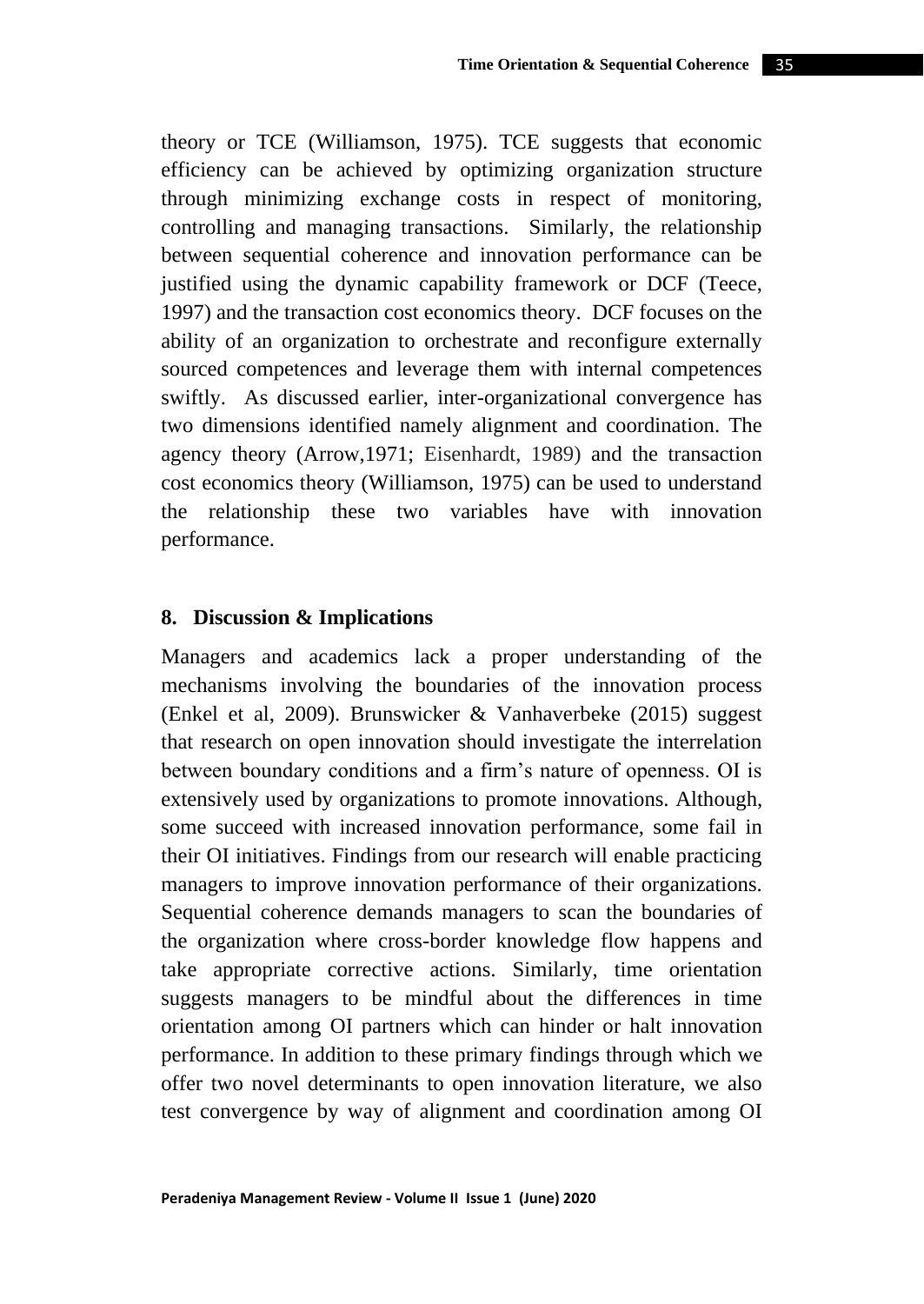partners which can bring useful insights to researchers and practicing managers.

### **Acknowledgement**

A paper on Sequential Coherence was presented at the International Conference on Business Research (ICBR 2019) of the Faculty of Business, University of Moratuwa. Further, an article titled 'Sequential coherence: A novel determinant of open innovation performance' was published in the American Journal of Industrial & Business Management. A paper titled *Time Orientation & Sequential Coherence as novel determinants of Open Innovation Performance* was presented at the iPUMSE 2019 research conference organized by the University of Peradeniya.

#### **References**

- Arashpour, M., Abbasi, B., Arashpour, M., Hosseini, M. R., & Yang, R. (2017). Integrated management of on-site, coordination and off-site uncertainty: theorizing risk analysis within a hybrid project setting. *International Journal of Project Management*, *35*(4), 647-655.
- Arrow, K., (1971). Essays in the theory of risk bearing: Chicago, Markham.
- Behnam, S., Cagliano, R., & Grijalvo, M. (2018). How should firms reconcile their open innovation capabilities for incorporating external actors in innovations aimed at sustainable development?. *Journal of Cleaner Production*, 170, 950-965.
- Bengtsson, L., Lakemond, N., Lazzarotti, V., Manzini, R., Pellegrini, L., & Tell, F. (2015). Open to a select few? Matching partners and knowledge content for open innovation performance. *Creativity and innovation management*, *24*(1), 72-86.

Bianchi, M., Croce, A., Dell'Era, C., Di Benedetto, C. A., & Frattini, F. (2015). Organizing for inbound open innovation: How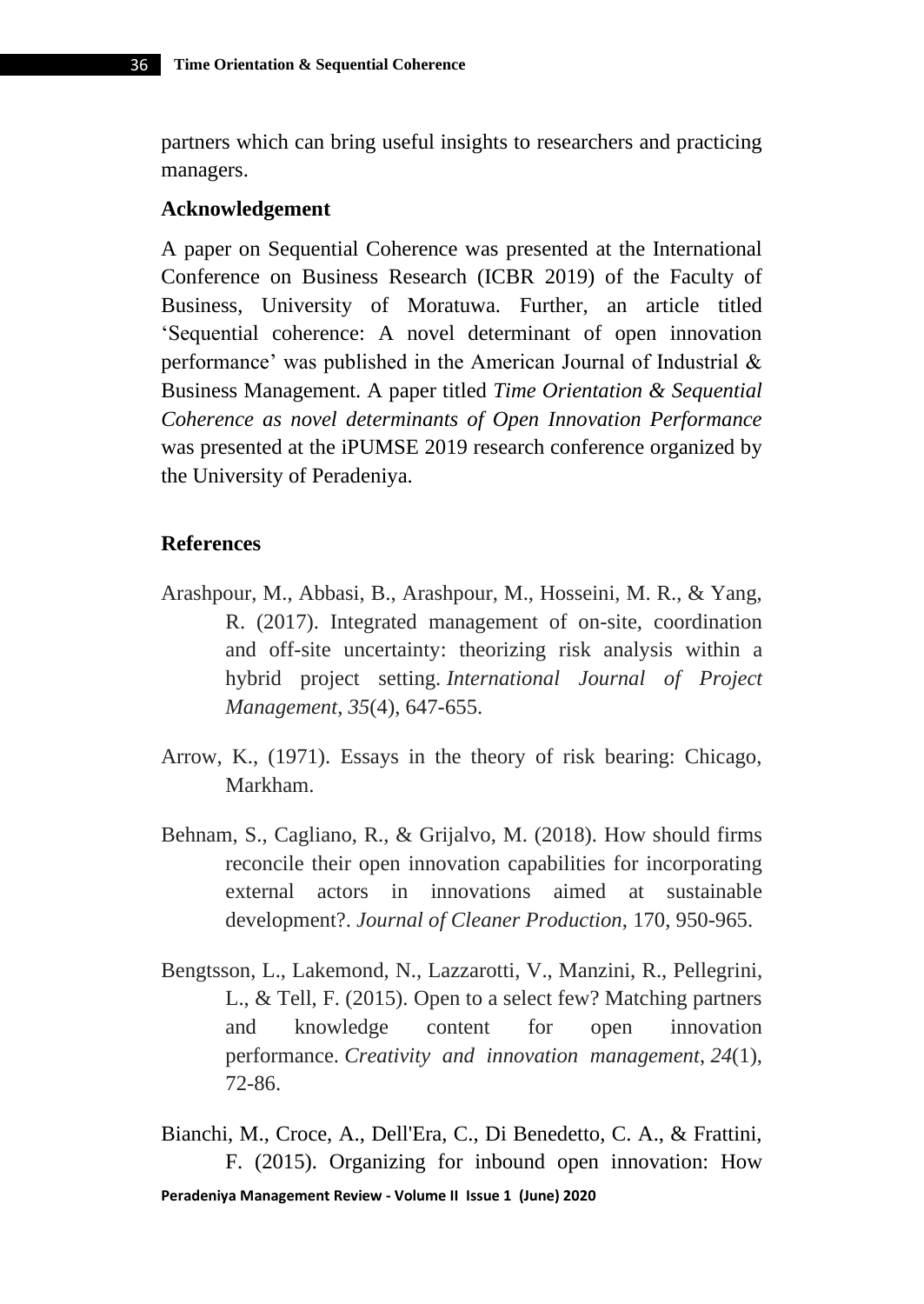external consultants and a dedicated R&D unit influence product innovation performance. *Journal of Product Innovation Management*.

- Bogers, M., Zobel, A.K., Afuah, A., Almirall, E., Brunswicker, S., Dahlander, L., Frederiksen, L., Gawer, A., Gruber, M., Haefliger, S. and Hagedoorn, J.(2017). The open innovation research landscape: Established perspectives and emerging themes across different levels of analysis. *Industry and Innovation*, *24*(1), 8-40.
- Brunswicker, S., & Vanhaverbeke, W. (2015). Open innovation in small and medium‐sized enterprises (SMEs): External knowledge sourcing strategies and internal organizational facilitators. *Journal of Small Business Management*, *53*(4), 1241-1263.
- Caputo,M., Lambert, E., Cammarano, A., Michelino, F. (2016). Exploring the impact of open innovation on firm performance. *Management Decisions*. 54, 1788-1812.
- Cheng, C. C., & Huizingh, E. K. (2014). When is open innovation beneficial? The role of strategic orientation. *Journal of Product Innovation Management*, *31*(6), 1235-1253.
- Cheng, C. C., & Shiu, E. C. (2015). The inconvenient truth of the relationship between open innovation activities and innovation performance. *Management Decision*, *53*(3), 625- 647.
- Chesbrough, H. (2003). The logic of open innovation: managing intellectual property. *California Management Review*, *45*(3), 33-58
- Chesbrough, H. (2017). The Future of Open Innovation: IRI Medal Address The future of open innovation will be more extensive, more collaborative, and more engaged with a wider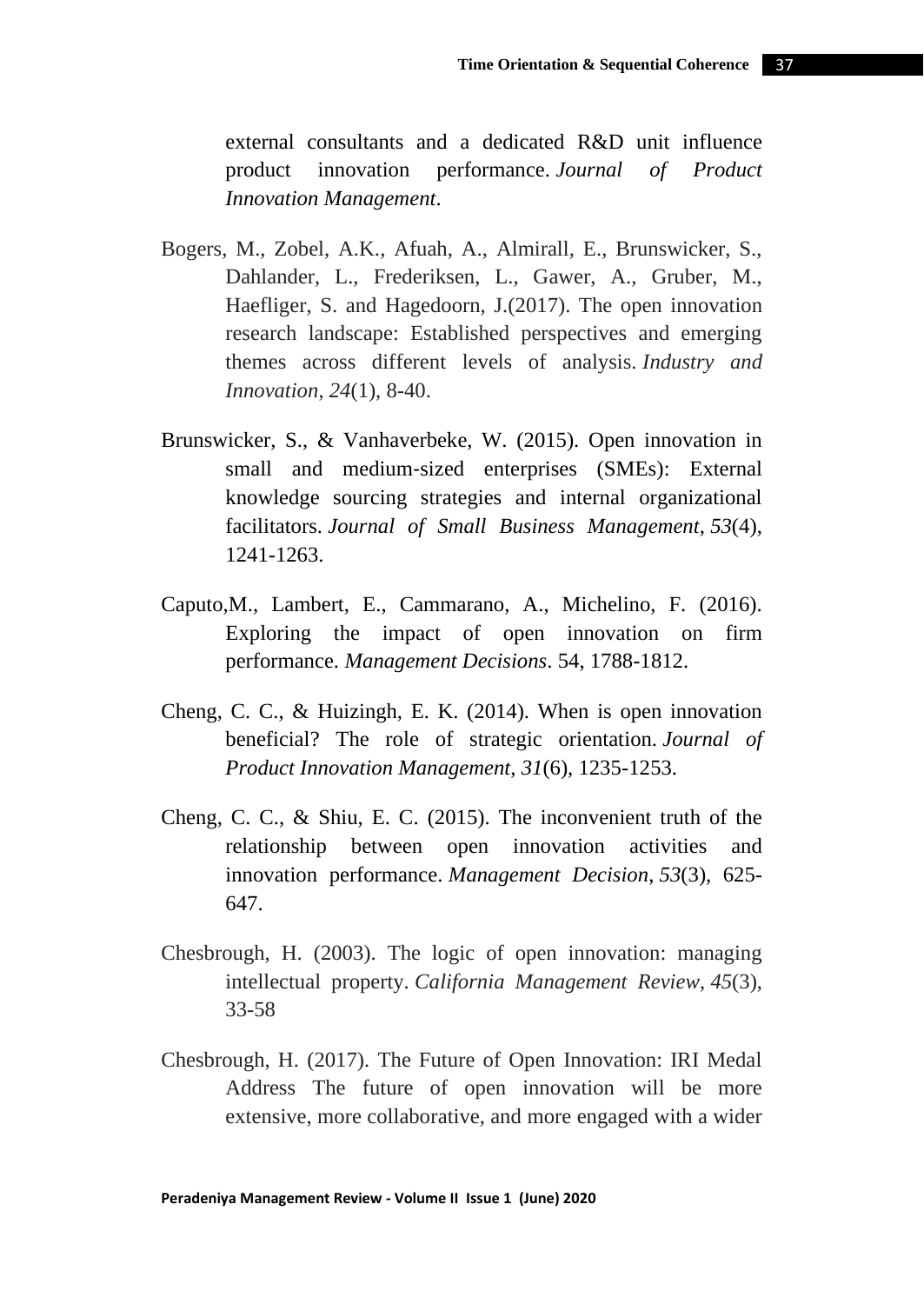variety of participants. *Research-Technology Management*, *60*(6), 29-35.

- Cohen, W. M., & Levinthal, D. A. (1990). Absorptive capacity: A new perspective on learning and innovation. *Administrative science quarterly*, 128-152.
- Creswell, J. W. (2003). A framework for design. *Research design: Qualitative, quantitative, and mixed methods approaches*, 9- 11.
- Dahlander, L., & Gann, D. M. (2010). How open is innovation?. *Research policy*, *39*(6), 699-709.
- De Mattos, C. A., Kissimoto, K. O., & Laurindo, F. J. B. (2018). The role of information technology for building virtual environments to integrate crowdsourcing mechanisms into the open innovation process. *Technological Forecasting and Social Change*.
- De Zubielqui, G. C., Jones, J., & Lester, L. (2016). Knowledge inflows from market-and science-based actors, absorptive capacity, innovation and performance- A study of SMEs. *International Journal of Innovation Management*, *20*(06), 1650055.
- Duysters, G., & Man, A. P. (2003). Transitory alliances: an instrument for surviving turbulent industries?. *R&D Management*, *33*(1), 49-58.
- Eisenhardt, K. M. (1989). Agency theory: An assessment and review. *Academy of management review*, *14*(1), 57-74.
- Enkel, E., Gassmann, O., & Chesbrough, H. (2009). Open R&D and open innovation: exploring the phenomenon. *R&d Management*, *39*(4), 311-316.
- Faems, D., De Visser, M., Andries, P., & Van Looy, B. (2010). Technology alliance portfolios and financial performance: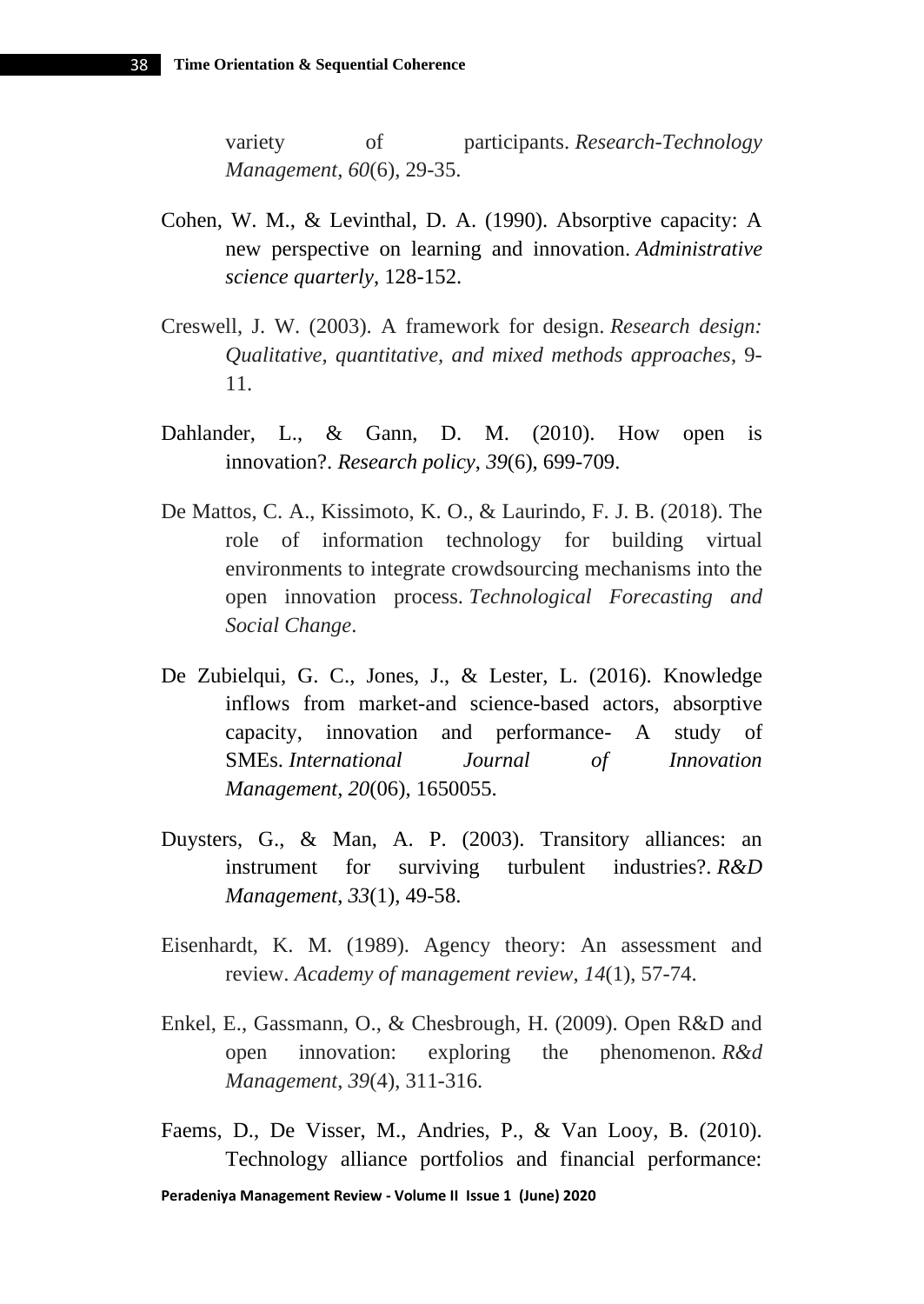value-enhancing and cost-increasing effects of open innovation. *Journal of Product Innovation Management*, *27*(6), 785-796.

- Ferrary, M. (2011). Specialized organizations and ambidextrous clusters in the open innovation paradigm. *European Management Journal*, *29*(3), 181-192.
- Geels, F. W. (2004). From sectoral systems of innovation to sociotechnical systems: Insights about dynamics and change from sociology and institutional theory. *Research policy*, *33*(6-7), 897-920.
- Gkypali, A., Arvanitis, S., & Tsekouras, K. (2018). Absorptive capacity, exporting activities, innovation openness and innovation performance: A SEM approach towards a unifying framework. *Technological Forecasting and Social Change*, 132, 143-155.
- Godkin, L. (2010). The zone of inertia: absorptive capacity and organizational change. *The Learning Organization*, *17*(3), 196-207.
- Greco, M., Grimaldi, M., & Cricelli, L. (2016). An analysis of the open innovation effect on firm performance. *European Management Journal*, *34*(5), 501-516.
- Greco, M., Locatelli, G., & Lisi, S. (2017). Open innovation in the power & energy sector: Bringing together government policies, companies' interests, and academic essence. *Energy Policy*, 104, 316-324.
- Guan, J., & Ma, N. (2003). Innovative capability and export performance of Chinese firms. *Technovation*, 23(9), 737-747.
- Hargrave, T. J., & Van de Ven, A. H. (2006). A collective action model of institutional innovation. *Academy of management review*, *31*(4), 864-888.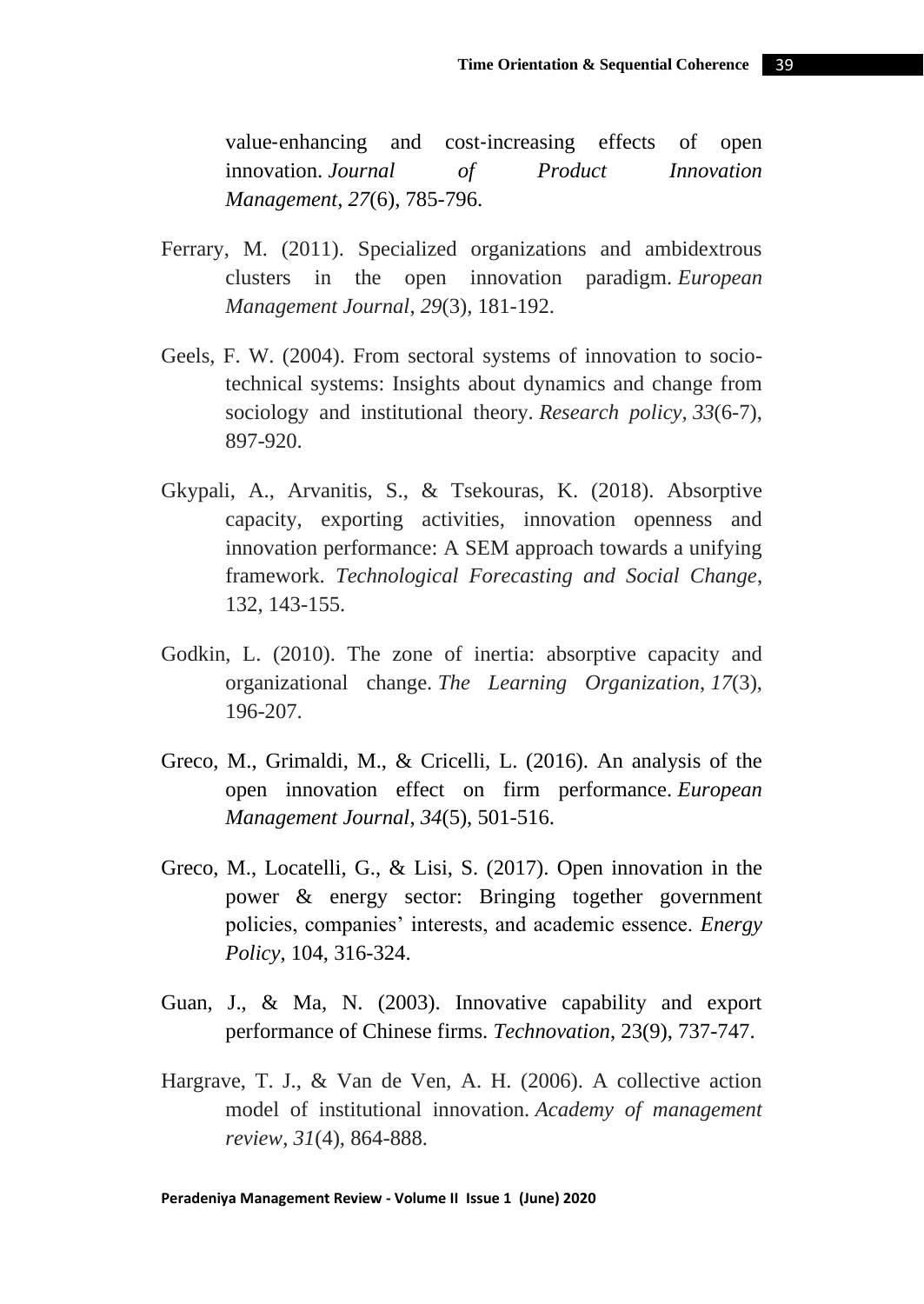- Haythornthwaite, C. (1996). Social network analysis: An approach and technique for the study of information exchange. *Library & information science research*, *18*(4), 323-342.
- Hopkins, M. M., Tidd, J., Nightingale, P., & Miller, R. (2011). Generative and degenerative interactions: positive and negative dynamics of open, user-centric innovation in technology and engineering consultancies. *R&d Management*, *41*(1), 44-60.
- Huang, H. C., Lai, M. C., Lin, L. H., & Chen, C. T. (2013). Overcoming organizational inertia to strengthen business model innovation: An open innovation perspective. *Journal of Organizational Change Management*, *26*(6), 977-1002.
- Inauen, M., & Schenker-Wicki, A. (2012). Fostering radical innovations with open innovation. *European Journal of Innovation Management*, *15*(2), 212-231.
- Kim, N., Kim, D. J., & Lee, S. (2015). Antecedents of open innovation at the project level: empirical analysis of Korean firms. *R&D Management*, *45*(5), 411-439.
- Kogut, B., & Zander, U. (1992). Knowledge of the firm, combinative capabilities, and the replication of technology. *Organization science*, *3*(3), 383-397.
- Lauritzen, G. D., & Karafyllia, M. (2019). Perspective: leveraging open innovation through paradox. *Journal of Product Innovation Management*, *36*(1), 107-121.
- Laursen, K., & Salter, A. (2006). Open for innovation: the role of openness in explaining innovation performance among UK manufacturing firms. *Strategic management journal*, *27*(2), 131-150.
- Lee, B., Cho, H. H., & Shin, J. (2015). The relationship between inbound open innovation patents and financial performance: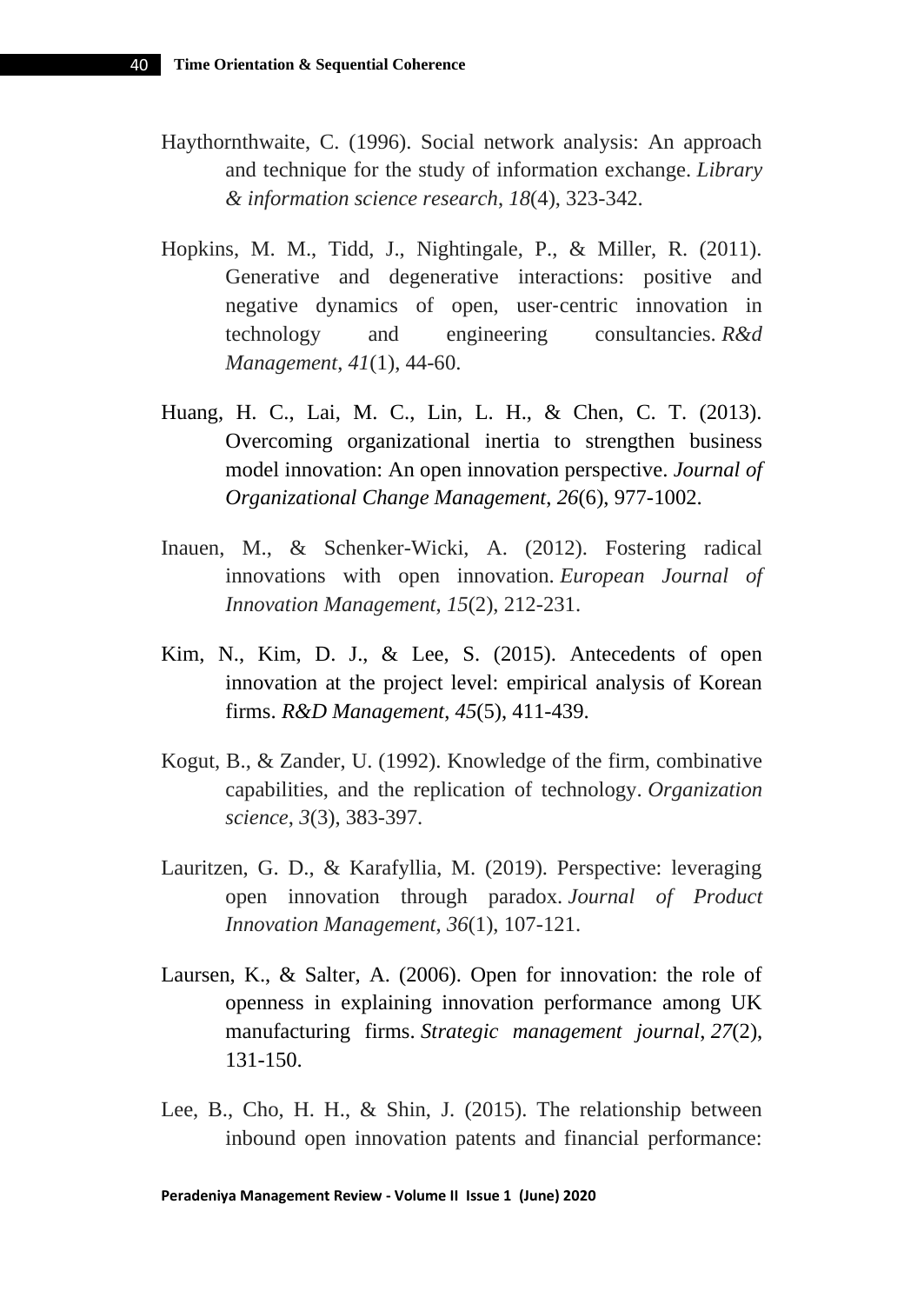evidence from global information technology companies. *Asian Journal of Technology Innovation*, *23*(3), 289-303.

- Lopes, A.P.V.B.V. & Carvalho, M.M.D. (2018). Evolution of the open innovation paradigm: Towards a contingency conceptual model. *Technological Forecasting & Social Change,* 132, 284-298.
- Lu, P., Yuan, S., & Wu, J. (2017). The interaction effect between intra-organizational and inter-organizational control on the project performance of new product development in open innovation. *International Journal of Project Management*, *35*(8), 1627-1638.
- March, J. G. (1991). Exploration and exploitation in organizational learning. *Organization science*, *2*(1), 71-87.
- Moretti, F., & Biancardi, D. (2018). Inbound open innovation and firm performance. *Journal of Innovation & Knowledge*.
- Munir, H., Linaker, J., Wnuk, K., Runeson, P., Regnell, B. (2018) Open innovation using open source tools: A case study at Sony Mobile. *Empr Software Engineering*, 23: 186-233.
- Naqshbandi, M. M. (2016). Managerial ties and open innovation: examining the role of absorptive capacity. *Management Decision*, *54*(9), 2256-2276.
- Nooteboom, B., Van Haverbeke, W., Duysters, G., Gilsing, V., & Van den Oord, A. (2007). Optimal cognitive distance and absorptive capacity. *Research policy*, *36*(7), 1016-1034.
- Pfeffer, J., & Salancik, G. R. (2003). *The external control of organizations: A resource dependence perspective*. Stanford University Press.
- Powell, W. W., Koput, K. W., & Smith-Doerr, L. (1996). Interorganizational collaboration and the locus of innovation: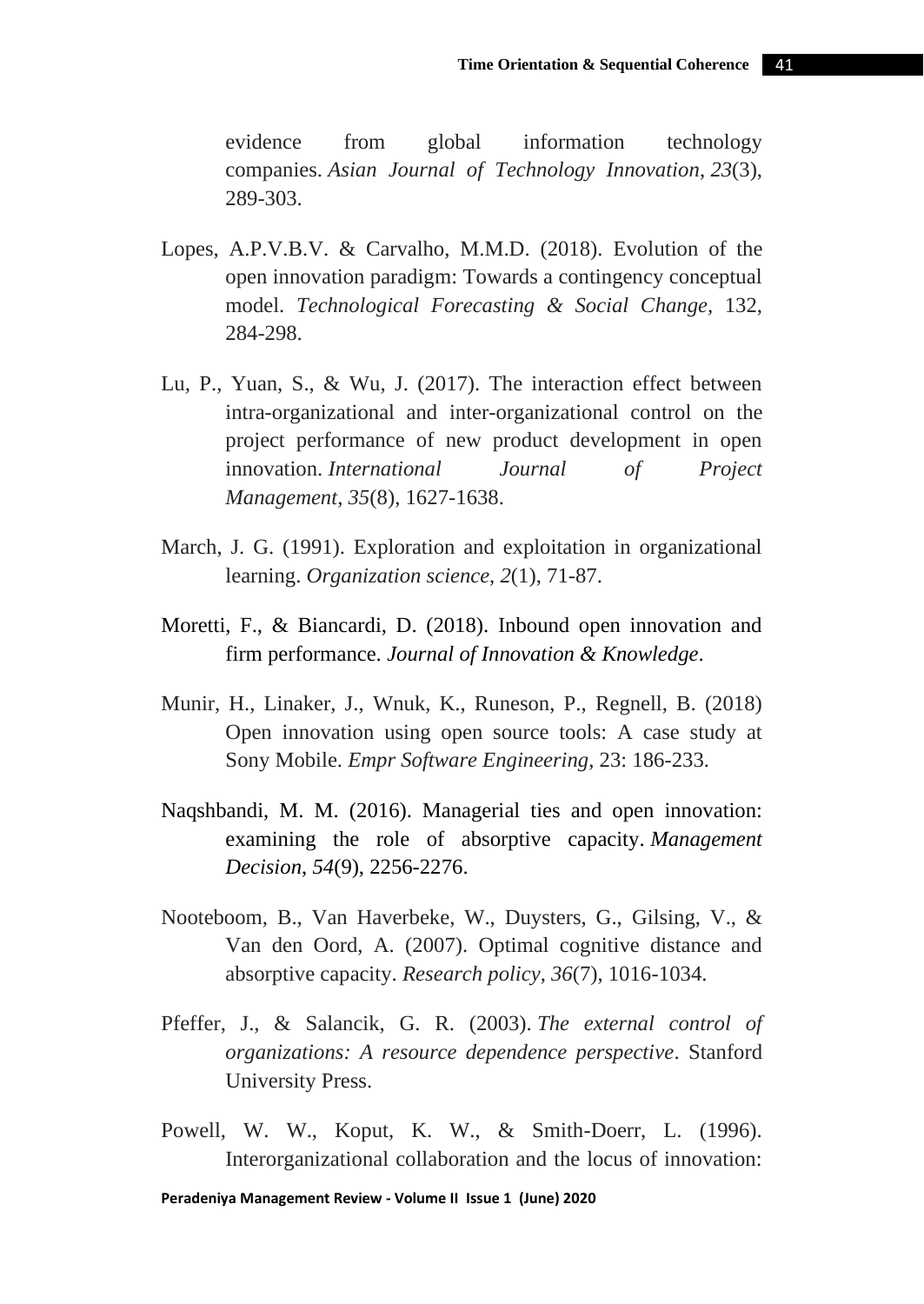Networks of learning in biotechnology. *Administrative science quarterly*, 116-145.

- Pullen, A. J., Weerd‐Nederhof, P. C., Groen, A. J., & Fisscher, O. A. (2012). Open innovation in practice: goal complementarity and closed NPD networks to explain differences in innovation performance for SMEs in the medical devices sector. *Journal of product innovation management*, *29*(6), 917-934.
- Roper, S., & Xia, H. (2014). Unpacking open innovation: Absorptive capacity, exploratory and exploitative openness and the growth of entrepreneurial biopharmaceutical firms. *Enterprise Research Centre*.
- Teece, D. J., Pisano, G., & Shuen, A. (1997). Dynamic capabilities and strategic management. *Strategic management journal*, 509-533.
- Tichy, N. M., Tushman, M. L., & Fombrun, C. (1979). Social network analysis for organizations. *Academy of management review*, *4*(4), 507-519.
- Von Krogh, G., Netland, T., & Wörter, M. (2018). Winning With Open Process Innovation. *MIT Sloan Management Review*, *59*(2), 53-56.
- Williamson, O. E. (1975). Markets and hierarchies: analysis and antitrust implications: a study in the economics of internal organization.
- Yapa, S. R., Senathiraja, R., & Kauranen, I. (2018). Improving Innovation Performance by Convergence in Open Innovation: Evidence from Software Firms in Sri Lanka. *Vidyodaya Journal of Management*, *4*(1).
- Yapa, S.R., Senathiraja, R., Poesche, J. and Kauranen, I. (2019). Sequential Coherence: A Novel Determinant of Open Innovation Performance. *American Journal of Industrial and*